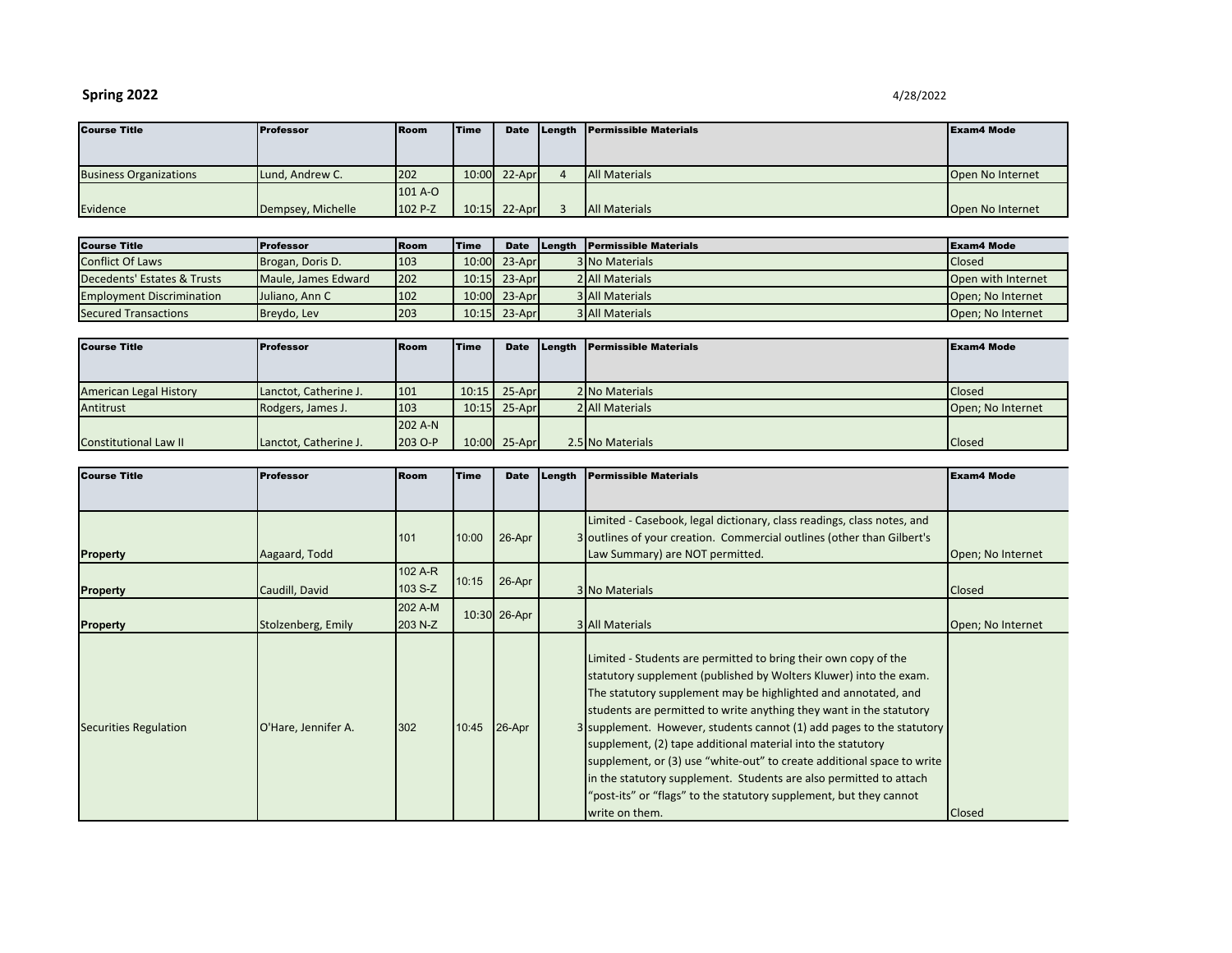| <b>Course Title</b>           | <b>Professor</b>     | <b>Room</b> | <b>Time</b> | <b>Date</b>  | Length Permissible Materials | <b>Exam4 Mode</b>  |
|-------------------------------|----------------------|-------------|-------------|--------------|------------------------------|--------------------|
|                               |                      |             |             |              |                              |                    |
| Legal & Comp Iss in Amat Athl | Nicastro, Vincent P. | 103         |             | 10:15 27-Apr | <b>3 All Materials</b>       | Open with Internet |
|                               |                      | 101 A-P     |             |              |                              |                    |
| <b>Legal Profession</b>       | Ravid, Itay          | 102 R-Z     |             | 10:00 27-Apr | <b>3 No Materials</b>        | <b>Closed</b>      |

| <b>Course Title</b>               | <b>Professor</b>     | <b>Room</b> | Time  | Date   | Length Permissible Materials | <b>Exam4 Mode</b> |
|-----------------------------------|----------------------|-------------|-------|--------|------------------------------|-------------------|
|                                   |                      |             |       |        |                              |                   |
|                                   |                      |             |       |        |                              |                   |
|                                   |                      |             |       |        |                              |                   |
| <b>Mergers &amp; Acquisitions</b> | Brown III, Ronald N. | 102         | 10:00 | 28-Apr | 3 No Materials               | <b>Closed</b>     |
| Natural Resources Law             | Waanders, Jason      | 103         | 10:00 | 28-Apr | <b>3 All Materials</b>       | Open; No Internet |

| <b>Course Title</b>                   | Professor              | Room | <b>Time</b> | <b>Date</b>  | Length | <b>Permissible Materials</b>                                                             | <b>Exam4 Mode</b> |
|---------------------------------------|------------------------|------|-------------|--------------|--------|------------------------------------------------------------------------------------------|-------------------|
|                                       |                        |      |             |              |        |                                                                                          |                   |
|                                       |                        | 203  | 10:30       | 29-Apr       |        |                                                                                          |                   |
| Copyright Law                         | Genovese, Laura A.     |      |             |              |        | 3 Limited - You may use your own notes, your textbook, and the statute Open; No Internet |                   |
|                                       |                        |      |             | 29-Apr       |        | limited-class notes, outlines created by the students based on this                      |                   |
|                                       |                        |      |             |              |        | class sessions only, slides, textbook, and articles that are part of the                 |                   |
| Crim Pro: Invest - 1L                 | Ravid, Itay            | 102  | 10:00       |              |        | 3 syllabus                                                                               | Open; No Internet |
| <b>Federal Courts/Federal Systems</b> | Samahon, Tuan Naim     | 103  |             | 10:15 29-Apr |        | <b>3 No Materials</b>                                                                    | Closed            |
| Intro to Bus and Econ Analysis        | Lund, Andrew           | 101  | 10:00       | 29-Apr       |        | <b>3 All Materials</b>                                                                   | Open; No Internet |
| Law & Strat Entrep Attorn             | McDonald, MarySheila E | 202  | 10:30       | 29-Apr       |        | 3 No Materials                                                                           | Closed            |
| Public Intl Law (1L and Upper)        | Gordon, Ruth           | 302  | 10:45       | 29-Apr       |        | 1.5 No Materials                                                                         | Closed            |

| <b>Course Title</b>             | <b>Professor</b>    | <b>Room</b> | Time  | <b>Date</b> | Length | <b>Permissible Materials</b> | <b>Exam4 Mode</b>  |
|---------------------------------|---------------------|-------------|-------|-------------|--------|------------------------------|--------------------|
|                                 |                     |             |       |             |        |                              |                    |
| <b>Contracts</b>                | Bachar, Gilat       | 101         | 10:00 | $2-Mav$     |        | 4 All Materials              | Open; No Internet  |
|                                 |                     | 202 A-M     |       |             |        |                              |                    |
| <b>Contracts</b>                | Chadambuka, Zviko   | 203 N-Z     | 10:30 | $2-May$     |        | 4 All Materials              | Open; No Internet  |
|                                 |                     | 102 A-R     | 10:15 |             |        |                              |                    |
| <b>Contracts</b>                | Saiman, Chaim       | 103 S-Z     |       | $2-May$     |        | 4 All Materials              | Open; No Internet  |
| Sports Law: Adv Prcts Skills    | Seiger, Robert C.   | 302         | 10:45 | $2-Mav$     |        | 2 All Materials              | Open with Internet |
| <b>Taxation of Bus Entities</b> | Willis, Benjamin M. | 303         | 10:45 | $2-Mav$     | 2.5    | <b>All Materials</b>         | Open; No Internet  |